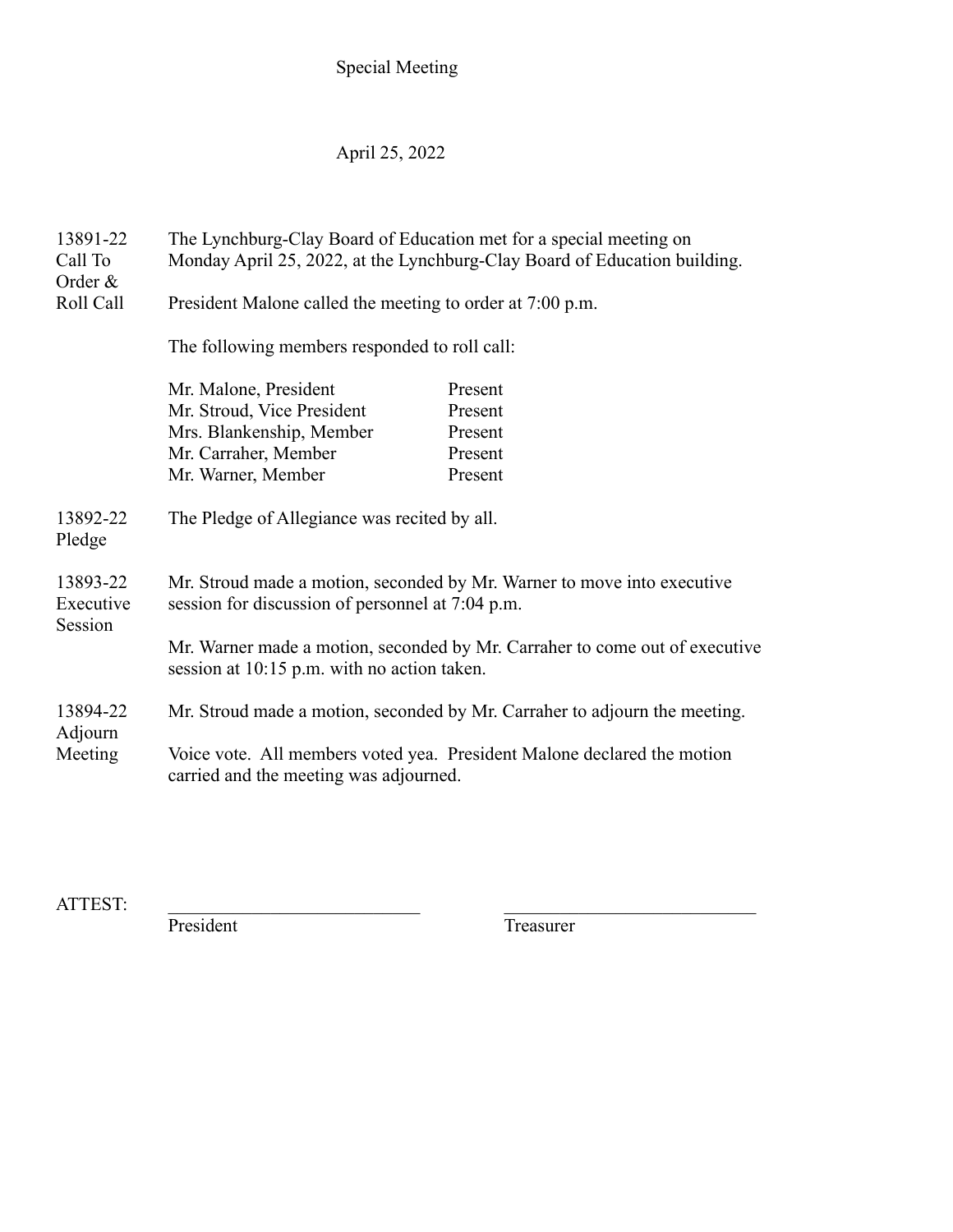### April 27, 2022

13895-22 The Lynchburg-Clay Board of Education met for a regular meeting on Call To Wednesday April 27, 2022, at the Lynchburg-Clay Board of Education building. Order &

Roll Call President Malone called the meeting to order at 6:30 p.m.

The following members responded to roll call:

| Present |
|---------|
| Present |
| Present |
| Present |
| Present |
|         |

### 13896-22 The Pledge of Allegiance was recited by all.

Pledge

- 
- 13897-22 Mrs. Blankenship gave an update on Great Oaks. Great Oaks Great Oaks showcased some projects that the students have made and presented some awards Report the students won on these projects. Mrs. Blankenship also explained that Mr. Harry Snyder, President of Great Oaks, sends the board a report of his daily activities and it showed how busy he stays, meeting with various businesses and stakeholders who help with the success of graduates of the Great Oaks Program. Mrs. Blankenship also commented on an experience she had with sitting through a bid and contract discussion and voting on the company who Great Oaks hired to do a project. Mrs. Blankenship also commented on the process that Great Oaks has where they showcase students each month from various districts, and the accomplishments they achieve. She plans to inform our board when any Lynchburg-Clay students are showcased.

# 13898-22 Mr. Carraher made a motion, seconded by Mr. Warner to approve the minutes of Approve the March 17, 2022, regular meeting.

Minutes

Voice vote: All members voted yea. President Malone declared the motion carried.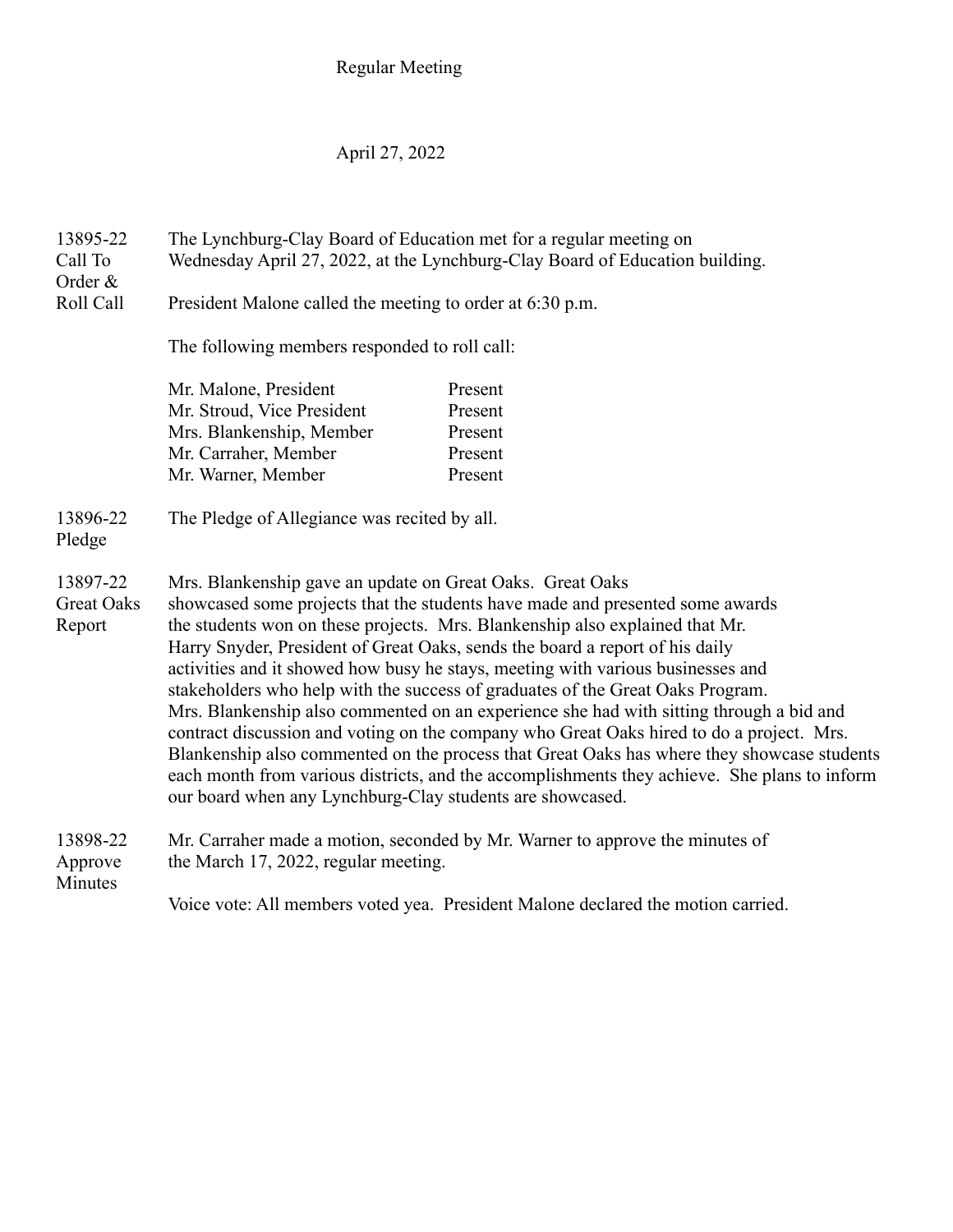April 27, 2022

# TREASURER'S REPORT

| 13899-22<br>Financial<br>$\&$                                                         | Mr. Warner made a motion, seconded by Mr. Carraher to approve the financial<br>and investments report as presented by the treasurer. |
|---------------------------------------------------------------------------------------|--------------------------------------------------------------------------------------------------------------------------------------|
| Investments<br>13900-22<br>Approve<br><b>Bills</b><br>13901-22<br>Cafeteria<br>Report | Roll call:                                                                                                                           |
|                                                                                       | Mr. Warner, yea; Mr. Carraher, yea; Mrs. Blankenship, yea; Mr. Stroud, yea; Mr. Malone, yea.                                         |
|                                                                                       | President Malone declared the motion carried.                                                                                        |
|                                                                                       | Mr. Warner made a motion, seconded by Mr. Carraher to approve the presentation of bills<br>as presented by the treasurer.            |
|                                                                                       | Roll call:                                                                                                                           |
|                                                                                       | Mr. Warner, yea; Mr. Carraher, yea; Mrs. Blankenship, yea; Mr. Stroud, yea; Mr. Malone, yea.                                         |
|                                                                                       | President Malone declared the motion carried.                                                                                        |
|                                                                                       | Mr. Warner made a motion, seconded by Mr. Carraher to approve the cafeteria report as<br>presented by the treasurer.                 |
|                                                                                       | Roll call:                                                                                                                           |
|                                                                                       | Mr. Warner, yea; Mr. Carraher, yea; Mrs. Blankenship, yea; Mr. Stroud, yea; Mr. Malone, yea.                                         |
|                                                                                       | President Malone declared the motion carried.                                                                                        |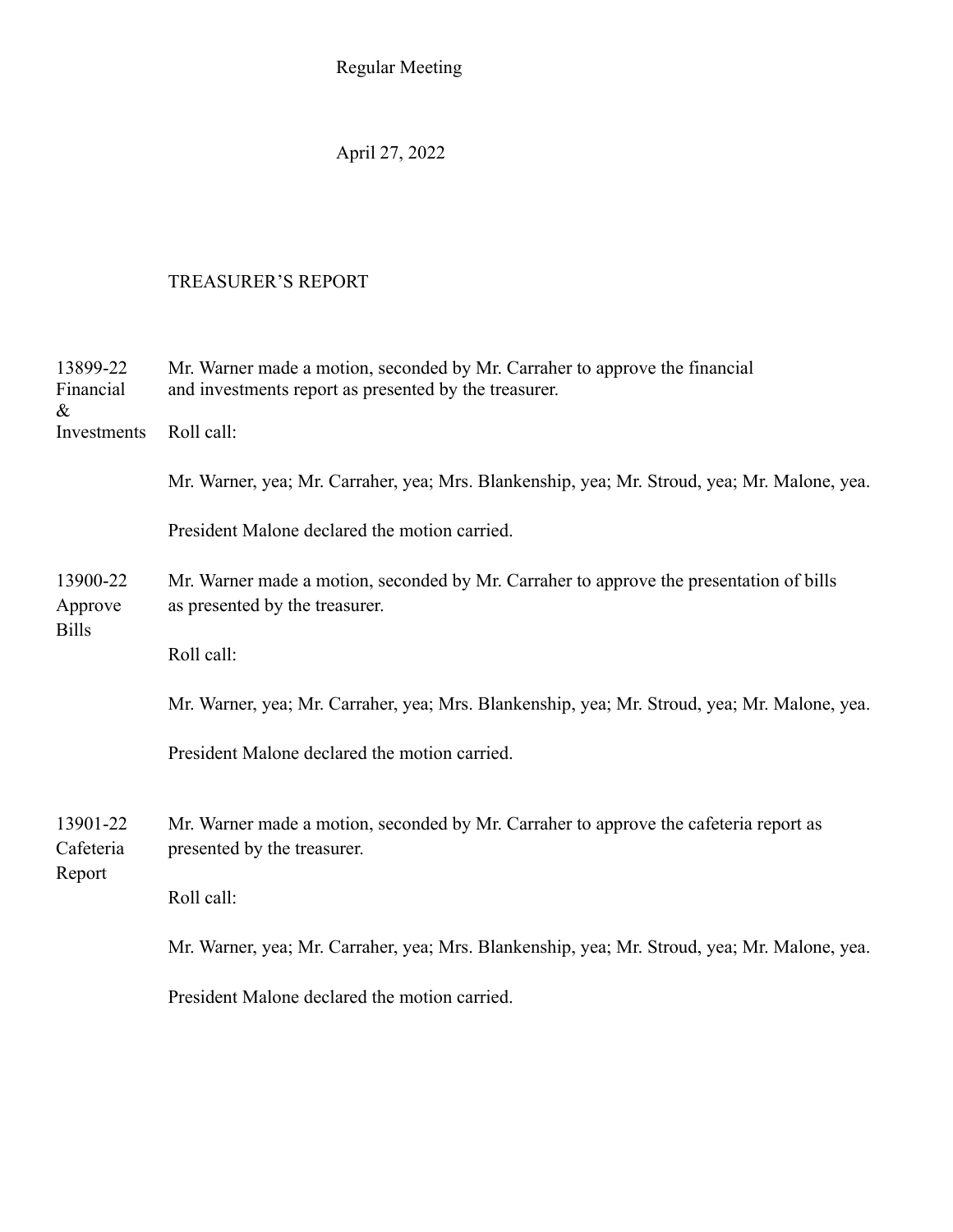### April 27, 2022

13902-22 Mr. Warner made a motion, seconded by Mr. Carraher to accept the donations as presented Accept by the treasurer. Donations Roll call: Mr. Warner, yea; Mr. Carraher, yea; Mrs. Blankenship, yea; Mr. Stroud, yea; Mr. Malone, yea. President Malone declared the motion carried. 13903-22 Mr. Stroud made a motion, seconded by Mrs. Blankenship to approve the tax amounts and rates Approve as presented by the treasurer. Tax Amounts & Rates Voice vote: All members voted yea. President Malone declared the motion carried.

## SUPERINTENDENT'S REPORT

13904-22 a.) Barry Custis Recognition - Mr. Custis, who retired on March 31, 2022, was recognized for his Students  $\&$  22 years of service to the district and received a clock for his service.

**Staff** 

Recognition Envirothon Team - Mr. Fisher recognized the district envirothon team for placing in the state. The first place team is made up of Addison Downing, Matthew Gossett, Sam Hamilton, Sydney Hamilton and Bridget Wilkin. This team will advance to a competition at Lake Erie College in June.

> Southern Ohio ESC Awards - Mr. Fisher recognized Marissa Humphries for the Hopewell/Region 14 outstanding educators award, Jessica Donley for and exceptional achievement award from Hopewell for her work with special education students, and Emily Dabbs, Kara Fawley, and Heather Mullenix for being nominated for their work with special education and will be honored at a meeting at the Southern Ohio Educational Service Center on April, 28, 2022.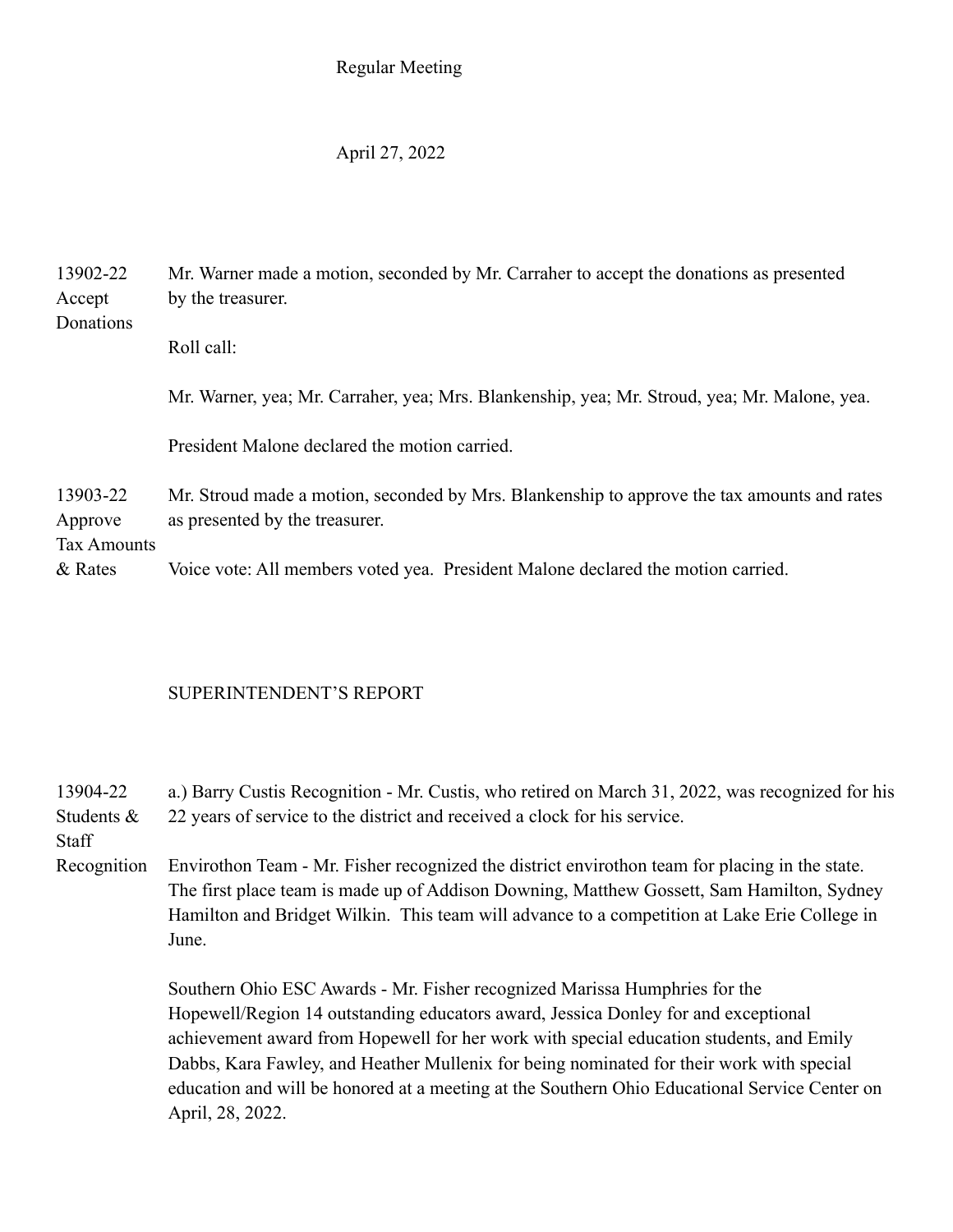### April 27, 2022

13905-22 b.) Mrs. Bennett gave an update on the work and numbers of students the nurse's office District treated during FY22. Mrs. Bennett also explained with the nurse workload, she is requesting Nurse that Denise Bain and Shawna McGuire become full-time health aides during FY23, in order to Presentation have a nurse and/or clinic aide at each building. Mrs. Bennett has noticed an increase in student health needs including more diabetes cases, and needing more time for health screenings and assessments. Mrs. Bennett gave a proposed schedule for each health aide and herself during FY23 and where they will be each day.

13906-22 c.) Keys To Literacy - Dyslexia ODE - Mrs. Lindsay Williamson gave a presentation on new Dyslexia state guidelines on dyslexia and teacher professional development. Mrs. Williamson discussed Keys To the program and model that the Lynchburg-Clay chose to use in providing this training called Literacy Keys To Literacy. Mrs. Williamson handed out a schedule that shows the dates training will take place on eleven training modules and explained training will include in-person training and coaching for teachers. Williamson explained that 36 hours of training will be provided on three non-work days in August, and teachers will be compensated for their time.

13907-22 d.) Staff Compensation - Mr. Fisher gave a brief update on the work of possible wage increases, Staff step adjustments for previous classroom aides/attendants, new salary schedules for clinic aides, Compen- and review of salary schedules for all other departments. sation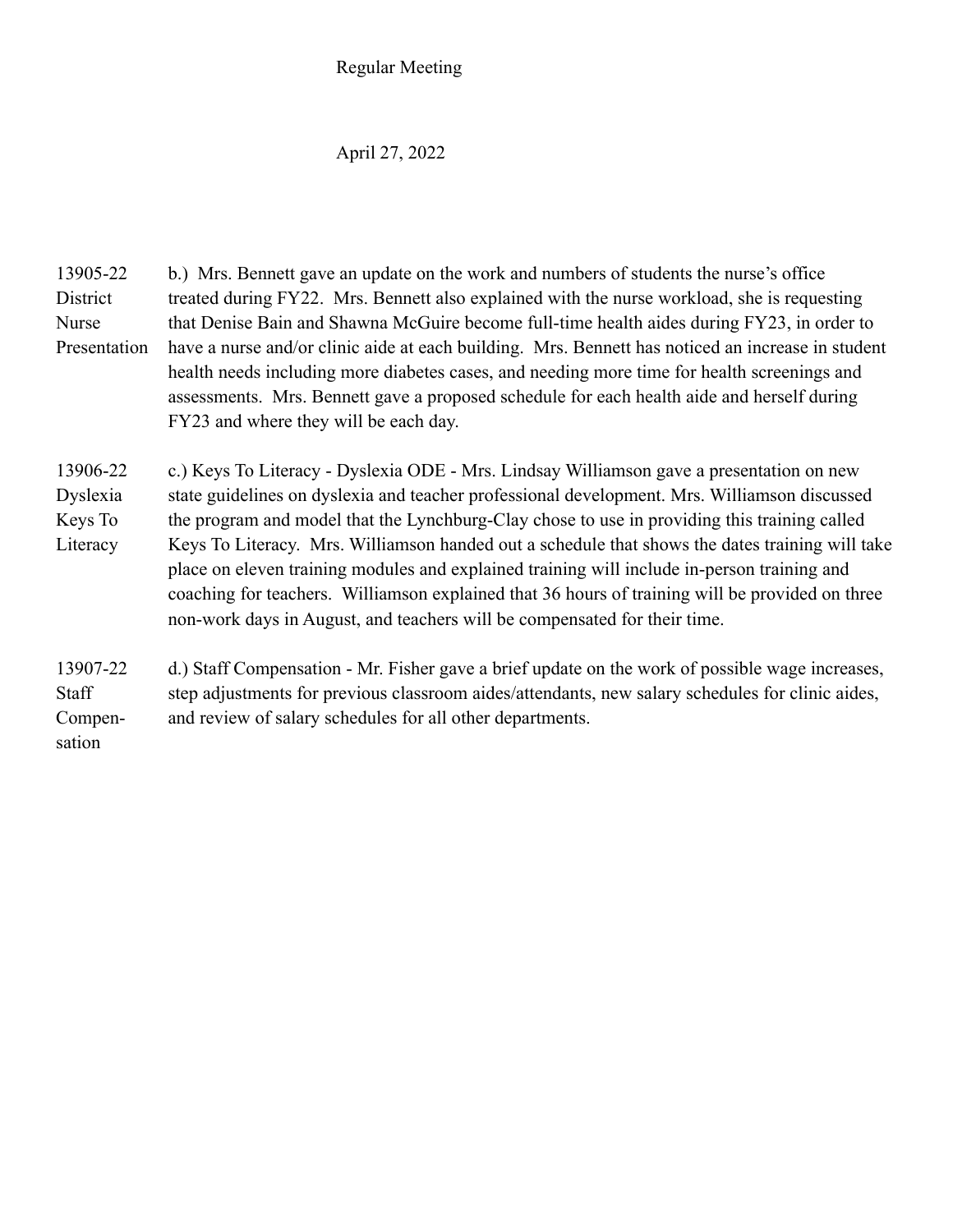April 27, 2022

### NEW BUSINESS

13908-22 1. Recommend the cost of living adjustments for all certified and classified staff of 5% for FY23 Personnel and 3% the FY24 school year.

Mr. Warner made a motion, seconded by Mr. Stroud to approve the cost of living adjustments.

Roll call:

Mr. Warner, yea; Mr. Stroud, yea; Mrs. Blankenship, yea; Mr. Carraher, yea; Mr. Malone, yea.

President Malone declared the motion carried.

2. Recommend a step adjustment for aides previously classified as attendants in August of 2021.

Mr. Carraher made a motion, seconded by Mrs. Blankenship to approve the step adjustment for the aides.

Roll call:

Mr. Carraher, yea; Mrs. Blankenship, yea; Mr. Warner, yea; Mr. Malone, yea; Mr. Stroud, abstain.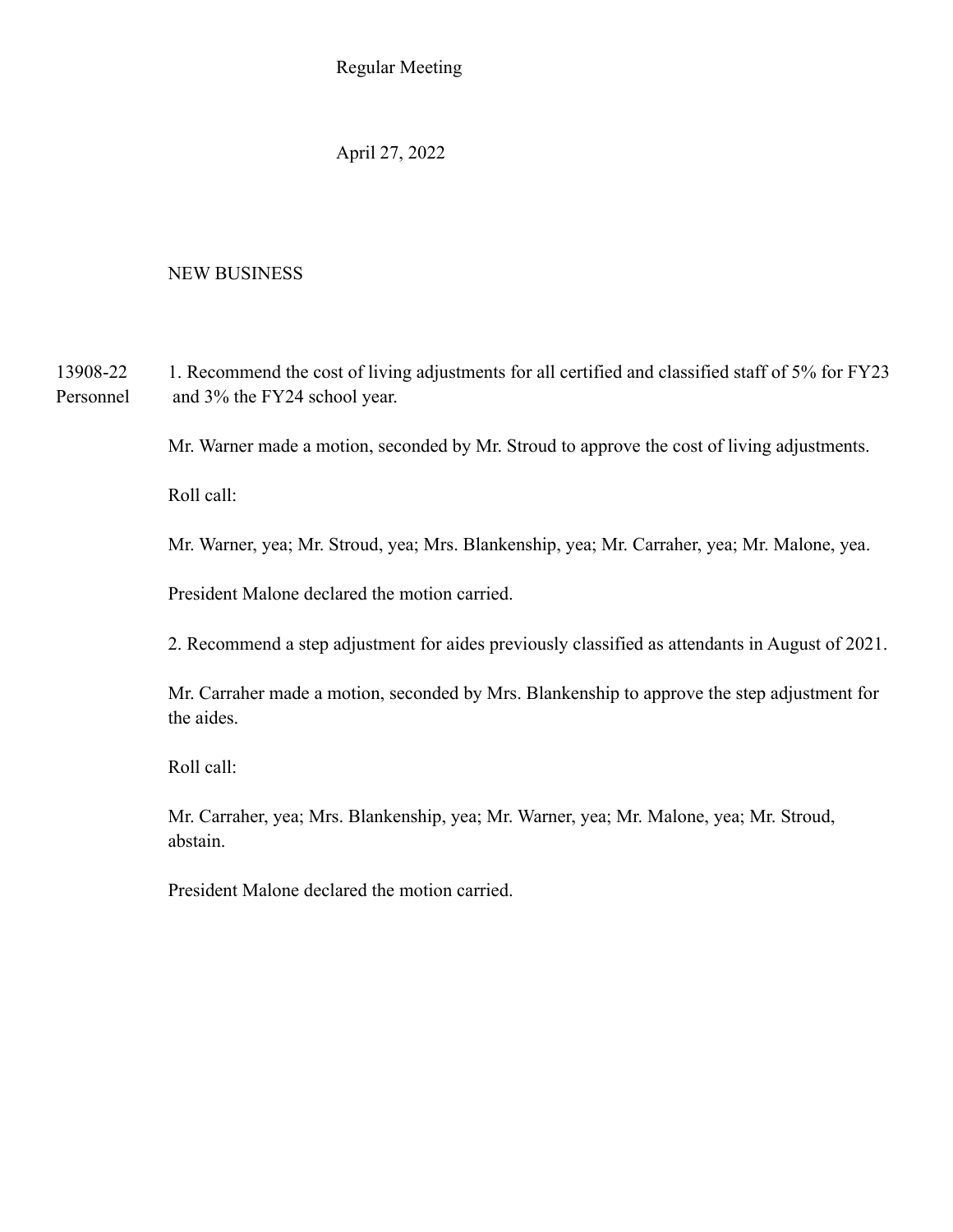### April 27, 2022

13908-22 3. Recommend to accept the resignation of Theresa Marion, Lynchburg-Clay Elementary teacher.

Personnel

(Continued) Mr. Stroud made a motion, seconded by Mr. Carraher to accept the resignation of Theresa Marion.

Roll call:

Mr. Stroud, yea; Mr. Carraher, yea; Mr. Warner, yea; Mrs. Blankenship, yea; Mr. Malone, yea.

President Malone declared the motion carried.

4. The recommended approval of the substitute teacher list from Southern Ohio ESC was tabled.

5. Recommend the approval of the renewal of classified contracts for the 2022-2023 school year: **1 Year Classified Contracts:**

Darlene Colliver Denise Bain Richard Crabtree Emily Pinkerton Brad Griffith Pat Seeling

### **2 Year Classified Contracts:**

| Rhonda Etienne       | Dwain Burns            |
|----------------------|------------------------|
| <b>Tiffany Faust</b> | Morgan Fittro          |
| Victoria Kuipers     | Anita Wells            |
| Falyn Johnson        | Deanna Oaks-Feiss      |
| <b>Bobby Stroop</b>  | Jessica Donley         |
| Toni McQuitty        | Suzanne "Becky" Greene |
| Marla Boone          | Dorothy Burge          |
| Ahira Hertlein       | Amber Ribby            |
| Amber Rose           | Shari Stroud           |
| Sarah Moore          | Tim Bell               |
| <b>Shane Simmons</b> | Lara Lee Jones         |
| Dia Tipton           |                        |
| Jennifer Perkins     |                        |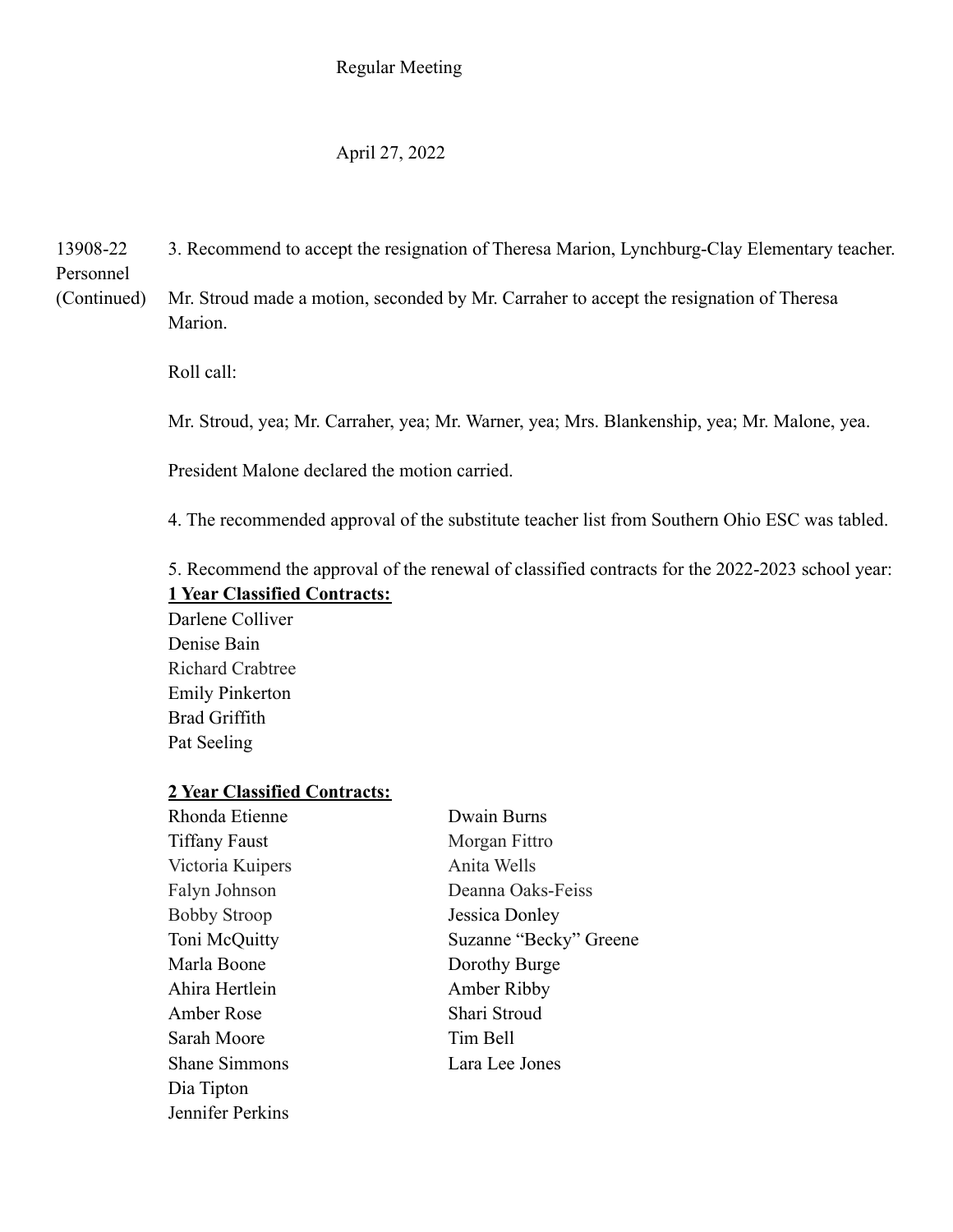### April 27, 2022

# 13908-22 **Continuing Classified Contracts:**

Personnel Ginger Barrett

# (Continued)

Mr. Warner made a motion, seconded by Mrs. Blankenship to approve the renewal of the classified contracts for the 2022-2023 school year.

Roll call:

Mr. Warner, yea; Mrs. Blankenship, yea; Mr. Carraher, yea; Mr. Stroud, yea; Mr. Malone, yea.

President Malone declared the motion carried.

6. Recommend the approval of the renewal of certified teacher contracts for the 2022-2023 school year:

### **1 Year Certified Contracts:**

Stacy Pennington Judy Hamilton

#### **2 Year Certified Contracts:**

Renee Achtermann Amy Snyder Lindsay Williamson Meredith Hooper Sona Matthews Christine Kessinger Angela Miller James Walker

Taylor McMullen Madison Schumacher

### **Continuing Certified Contracts:**

Jared Rosselot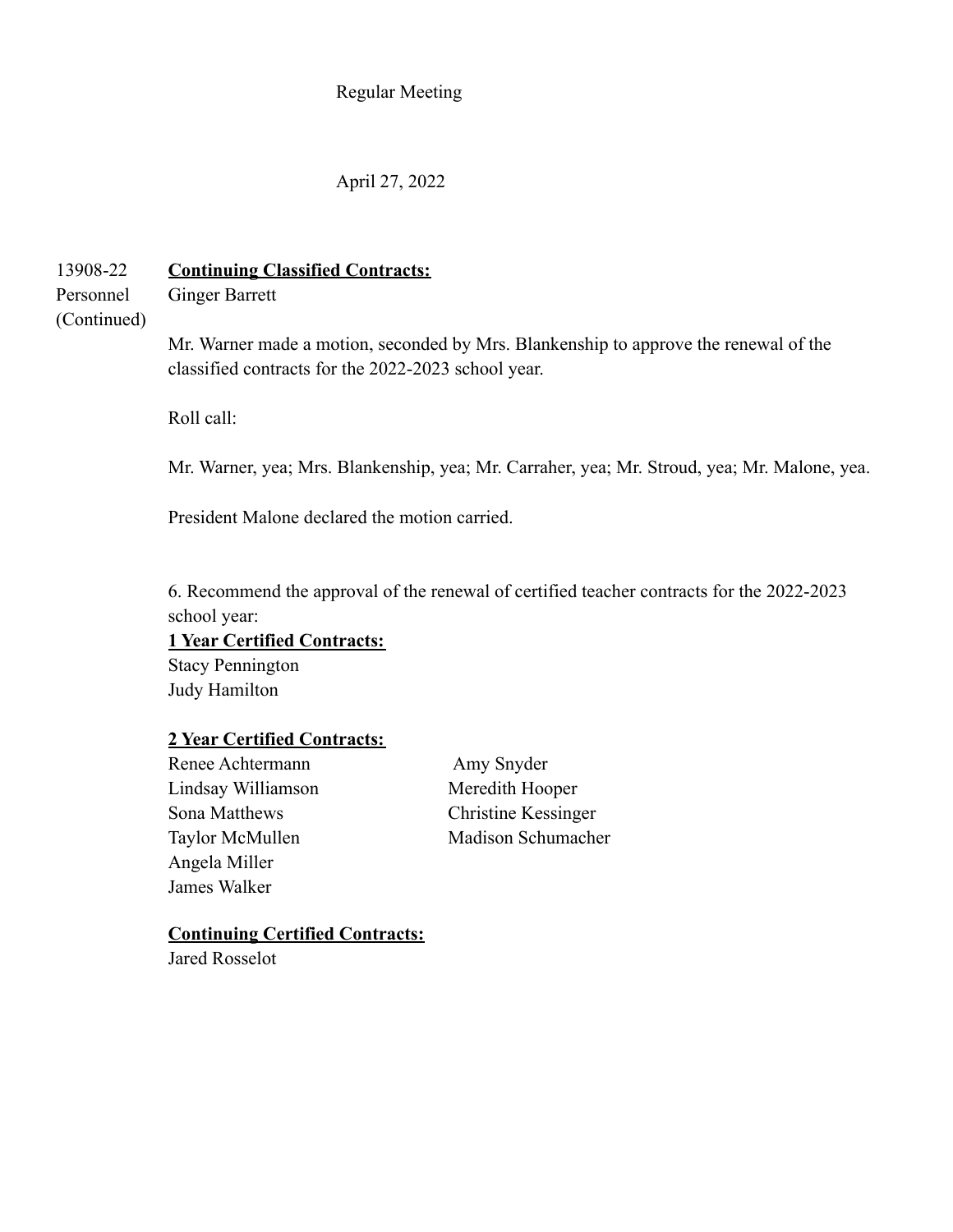## April 27, 2022

13908-22 7. Recommend the approval of ten days of work for Sara McLaughlin at the per diem rate for Personnel EMIS position. Time Sheets will be submitted.

(Continued)

Mrs. Blankenship made a motion, seconded by Mr. Warner to approve the recommendation for the approval of ten days of work for Sara McLaughlin at the per diem rate for EMIS position.

Roll call:

Mrs. Blankenship, yea; Mr. Warner, yea; Mr. Carraher, yea; Mr. Stroud, yea; Mr. Malone, yea.

President Malone considered the motion carried.

8. Recommend the reclassification of Shawna McGuire (currently aide) and Denise Bain (current Health Aide/supplemental) as Clinic Aides. A new work calendar and pay scale has been developed for this new job classification.

Mr. Carraher made a motion, seconded by Mr. Warner to reclassify Shawna McGuire and Denise Bain as Clinic Aides.

Roll call:

Mr. Carraher, yea; Mr. Warner, yea; Mrs. Blankenship, yea; Mr. Stroud, yea; Mr. Malone, yea.

President Malone declared the motion carried.

9. Recommend contracts for Supplemental positions for the 2022-2023 school year (Those left blank will be filled and brought to the BOE at a later date): Brianne Lee- HSTW Site Coordinator Todd Faust - Middle School Boys Basketball Coach, Middle School Cross Country Coach Brandon Howard - Volunteer Middle School Boys Basketball Coach Jason McLaughlin - Middle School Girls Basketball Coach Emily Whitenack - Detention Monitor, District LPDC Coordinator/ Rep Middle School, BLT Ashley Campbell - Middle School Cheer Coach, HS Asst. Cheer Coach Erin Scott - Middle School Student Council Advisor, BLT Tiffany Faust - Middle School Webmaster, Middle School Sub Teacher Coordinator Adam Rockey - Threat Assessment Team, BLT Member James Walker - Threat Assessment Team, BLT Member, MS Track Coach, HS Boys Golf Coach LeighAnn Allemang - PBIS Coordinator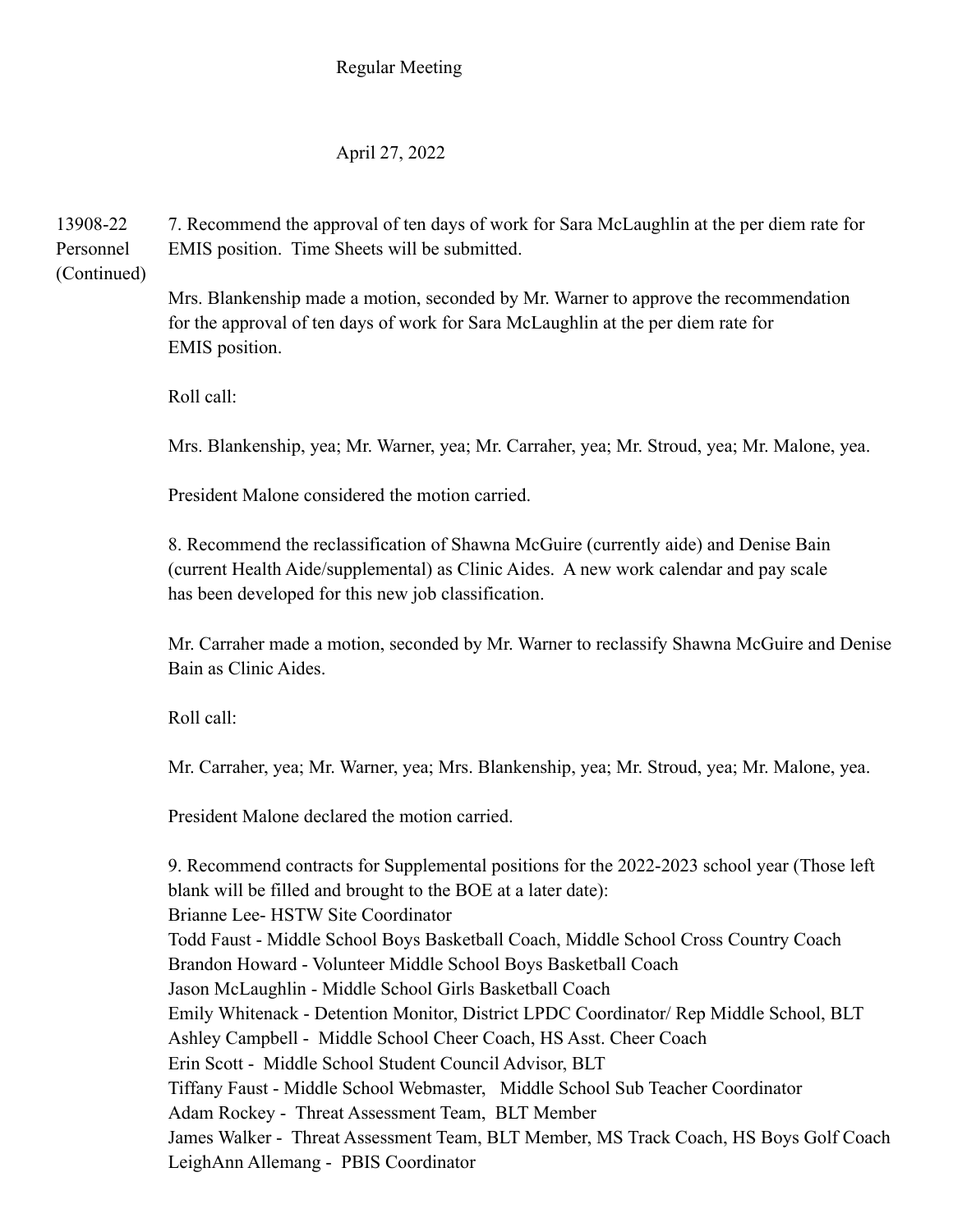13908-22 Lindsay Barrons - ADA Compliance/ 504/ FBA, HS Girls Golf Coach

Personnel Janelle Rockey - BLT Member

(Continued) Jennifer Mihalik - BLT Member

Erin Scott - BLT Member

LeighAnn Allemang - BLT Member

Ashley Watson - Elementary Sub Teacher Coordinator, Elementary Webmaster

Melissa Wages - LPDC Elementary Representative, Elementary BLT Member

Kelly Wood - LPDC Elementary Representative, Elementary BLT Member

Heather Mullenix - ADA Compliance/ 504 FBA

Megan Winkle - PBIS Coordinator

Kay Tyler - Elementary BLT Member

Jennifer McLaughlin - Elementary BLT Member

Shanda Holden - Elementary BLT Member

Bradley Meddock - Elementary BLT Member

Nicole Bennett - Elementary BLT Member

Jared Rosselot - Threat Assessment Team

Marissa Humphries - Threat Assessment Team

Whitney Lewis - Varsity Girls Basketball Coach

JoHeather Arnett - District WebsiteMaintenance/Tech Coordinator, JR Class Advisor, HS Yearbook Advisor, Student Council Advisor, HS LPDC Rep.

Jason West - Varsity Boys Soccer Coach

Dennis West - Varsity Girls Soccer Coach

MacKenzie Dawson - Varsity Volleyball Coach

Paul McCalla - Music Director, Pep Band Director

Michelle Truman - Girls Reserve Basketball Coach

Brenda Keltner - Reserve Volleyball Coach, HS Asst. Track Coach

Amy Snyder - HS Cross Country Coach, Varsity Girls Asst. Basketball Coach

Brittney Balon - HS Cheer Advisor, Winter Guard Advisor

Triston West - Varsity Soccer Asst. Coach

Danny Croy - Varsity Baseball Asst. Coach

Brad Keltner - HS Asst. Track Coach

Shawn McLaughlin - HS Girls Bowling Coach

James O'Connor - HS Boys Bowling Coach

Alicia Shope - Senior Class Advisor, HS Detention Monitor

Chris Tipton - Girls Reserve Soccer Coach

Ron Ellis - Boys Reserve Soccer Coach

Melissa Hejazifar - National Honor Society Advisor, CCP, PBIS Coordinator

Karlie Manuel - Drama Club Advisor

Deanna Oaks-Feiss - HS Sub Teacher Coordinator

Lara Hamilton - HS Envirothon Team Advisor, CCP

Codi Newkirk - Sophomore Class Advisor

William Ackley - CCP

Mark Faust - HS Threat Ass. Team, HS Athletic Director

Sarah Covert - MS Career Coach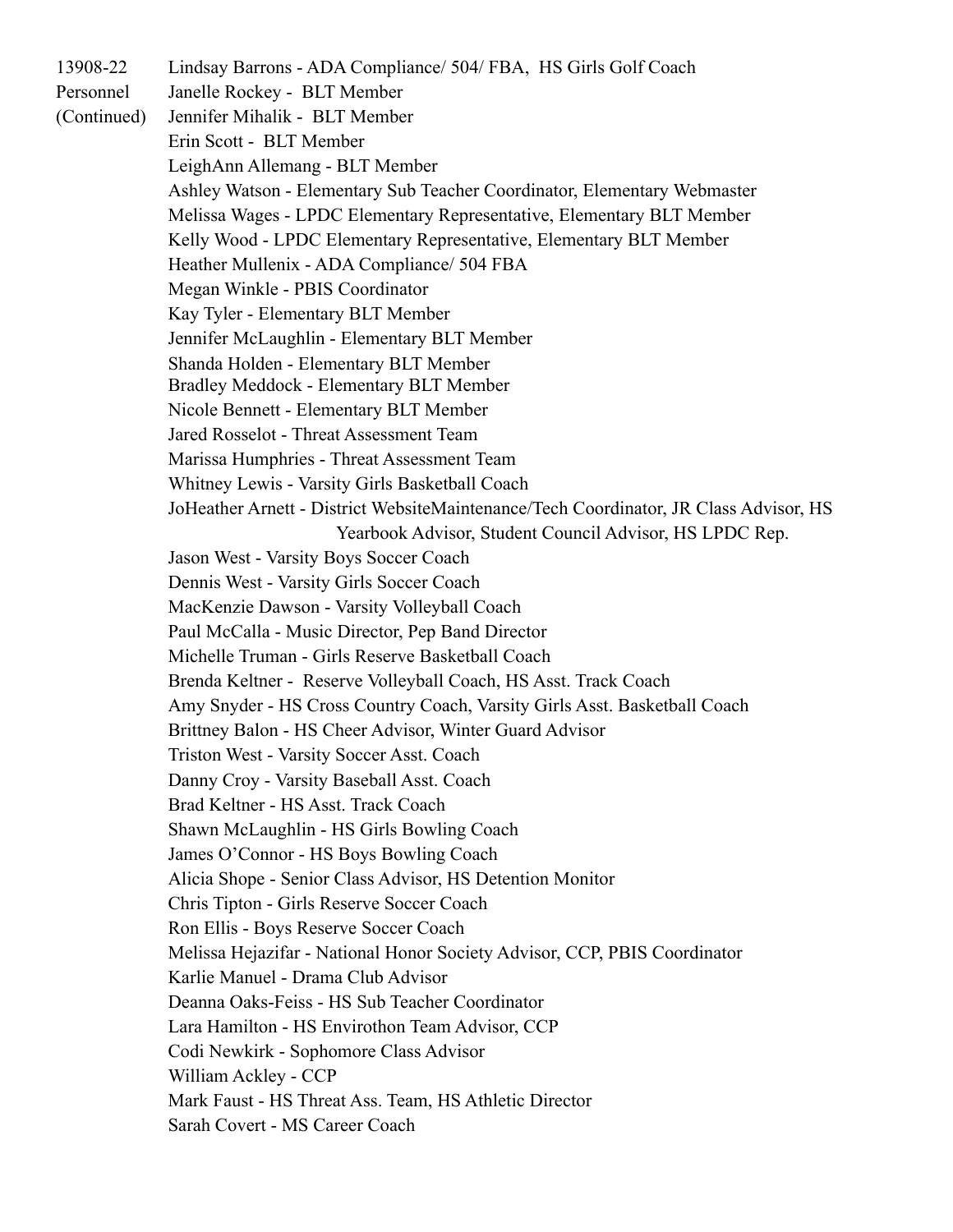#### April 27, 2022

13908-22 Mr. Warner made a motion, seconded by Mrs. Blankenship to approve the supplemental Personnel positions for the 2022-2023 school year. (Continued)

Roll call:

Mr. Warner, yea; Mrs. Blankenship, yea; Mr. Carraher, yea; Mr. Stroud, yea; Mr. Malone, yea.

President Malone declared the motion carried.

10. Recommend the approval of a two year contract for Dr. Casey Smith - Principal of the Lynchburg-Clay Middle School.

Mr. Stroud made a motion, seconded by Mr. Carraher to approve the two year contract for Dr. Casey Smith.

Roll call:

Mr. Stroud, yea; Mr. Carraher, yea; Mrs. Blankenship, yea; Mr. Warner, yea; Mr. Malone, yea.

President Malone declared the motion carried.

11. Recommend the approval of a one year contract for Linda Hatten (retire/rehire) Principal of Lynchburg-Clay High School.

Mrs. Blankenship made a motion, seconded by Mr. Warner to approve the one year contract of Linda Hatten.

Roll call:

Mrs. Blankenship, yea; Mr. Warner, yea; Mr. Carraher, yea; Mr. Stroud, yea; Mr. Malone, yea.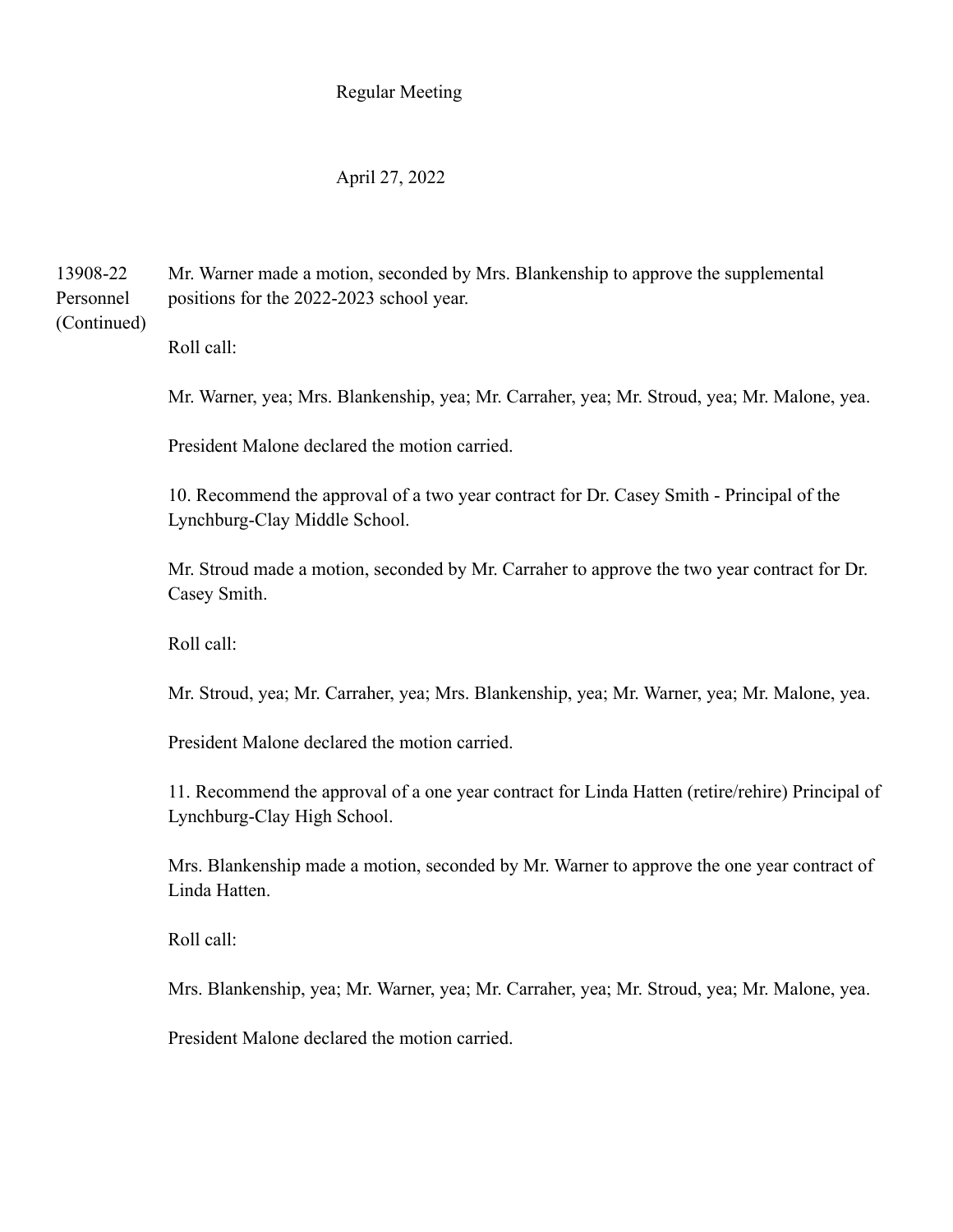# April 27, 2022

13908-22 12. Accept the resignation of Vince Pitzer, Men's Freshman/Reserve Basketball Coach. Personnel

(Continued) Mr. Warner made a motion, seconded by Mr. Carraher to accept the resignation of Vince Pitzer, Men's Freshman/Reserve Basketball Coach.

Roll call:

Mr. Warner, yea; Mr.Carraher, yea; Mrs. Blankenship, yea; Mr. Stroud, yea; Mr. Malone, yea.

President Malone declared the motion carried.

13. Recommendation to hire Amanda Woollard as School Social Worker, pending passage of state licensure test.

Mr. Warner made a motion, seconded by Mr. Carraher to recommend the hiring of Amanda Woollard, pending passage of state licensure test.

Roll call:

Mr. Warner, yea; Mr.Carraher, yea; Mrs. Blankenship, yea; Mr. Stroud, yea; Mr. Malone, yea.

President Malone declared the motion carried.

14. Recommendation to hire Jennie Crabtree as a substitute aide, food service, and van driver pending all background checks and certification training.

Mr. Warner made a motion, seconded by Mr. Carraher to recommend the hiring of Jennie Crabtree as a substitute aide, food service, and van driver pending all background checks and certification training.

Roll call:

Mr. Warner, yea; Mr.Carraher, yea; Mrs. Blankenship, yea; Mr. Stroud, yea; Mr. Malone, yea.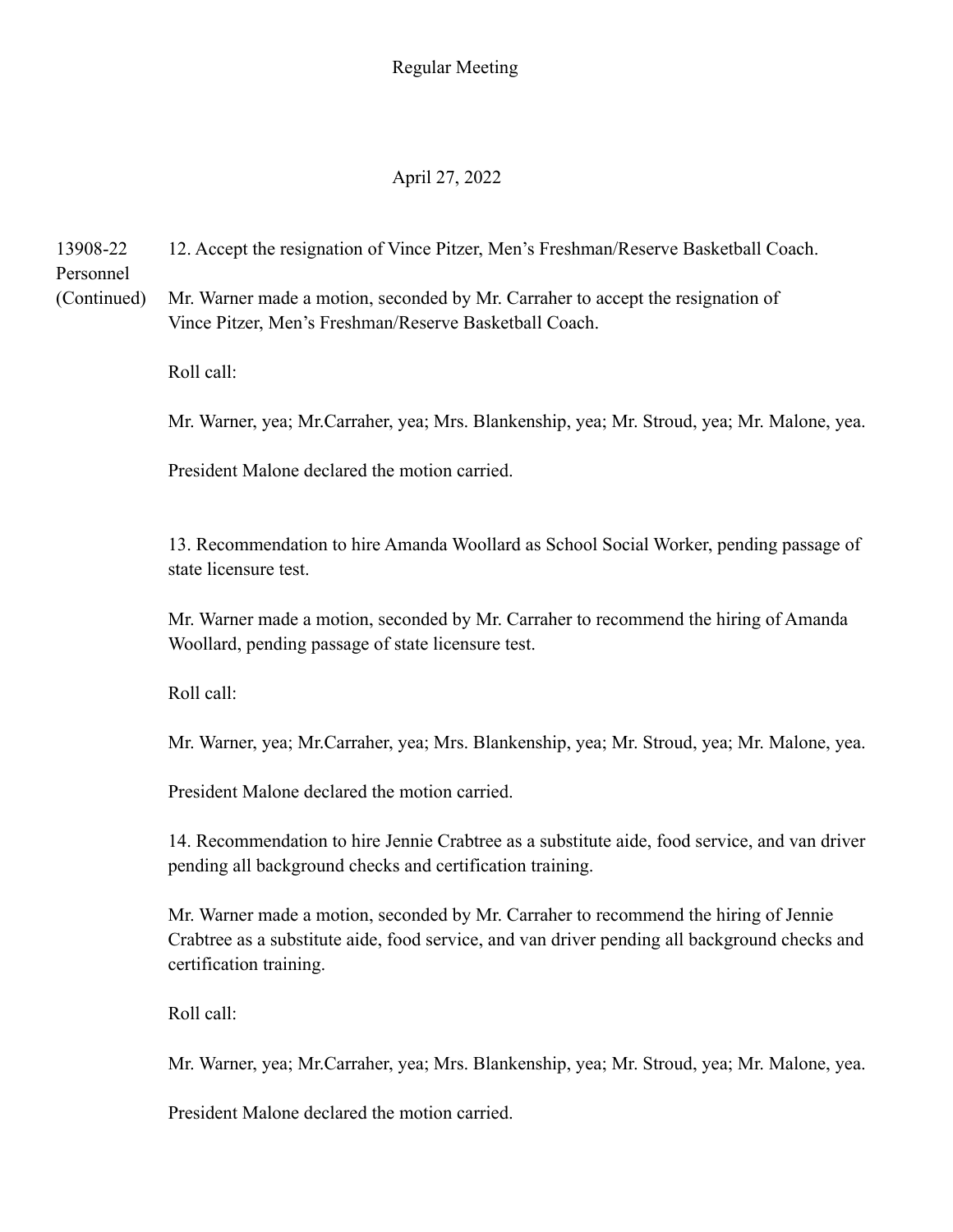April 27, 2022

## CURRICULUM/TECHNOLOGY

13909-22 1. Recommend the purchase of the "Keys To Literacy" program, a professional development Curriculum/ series for the purpose of fulfilling the dyslexia mandate from ODE (\$60,000 with the use of Technology ESSER funds).

> Mr. Stroud made a motion, seconded by Mrs. Blankenship to accept the purchase of the "Keys To Literacy" program.

Roll call:

Mr. Stroud, yea; Mrs. Blankenship, yea; Mr. Warner, yea; Mr. Carraher, yea; Mr. Malone, yea.

President Malone declared the motion carried.

2. Recommend to pay a group of teachers for three days of summer professional development related to the "Keys of Literacy" program. Professional development intended to fulfill the dyslexia mandate from ODE (\$25 hourly rate, 36 teachers, \$16,000, with the use of ESSER funds.

Mr. Stroud made a motion, seconded by Mrs. Blankenship to accept the recommendation to pay a group of teachers for three days of summer professional development related to the "Keys of Literacy" program.

Roll call:

Mr. Stroud, yea; Mrs. Blankenship, yea; Mr. Warner, yea; Mr. Carraher, yea; Mr. Malone, yea.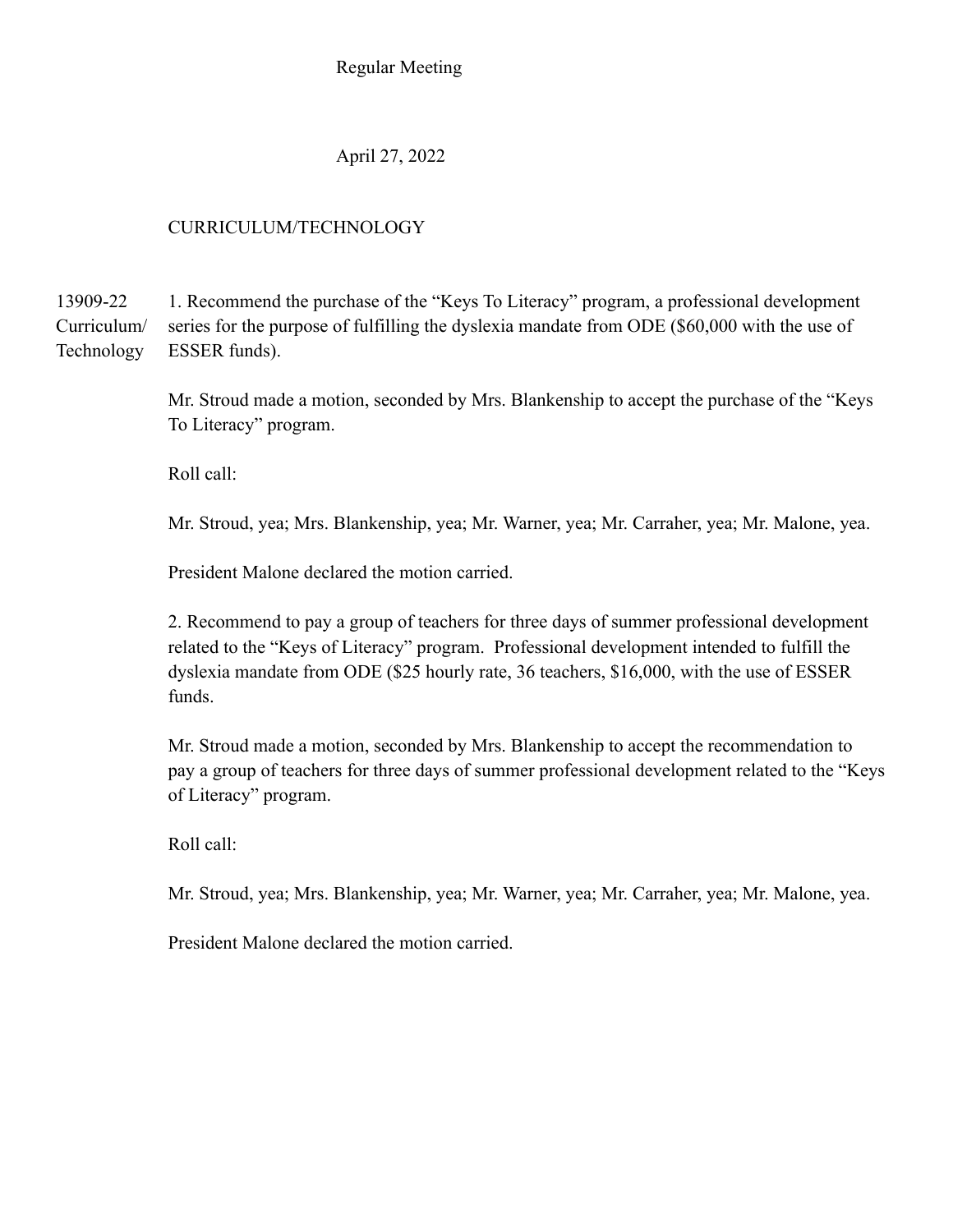April 27, 2022

# SAFETY/POLICY

13910-22 1. Recommend the approval of a district policy (3242.01) for tuition reimbursement for certified Safety/ staff. The requested courses/ reimbursement require prior approval and the courses must match Policy district needs/goals.

> Mr. Carraher made a motion, seconded by Mr. Warner to approve the recommendation to approve the 3242.01 tuition reimbursement district policy.

Roll call:

Mr. Carraher, yea; Mr. Warner, yea; Mrs. Blankenship, yea; Mr. Stroud, yea; Mr. Malone, yea.

President Malone declared the motion carried.

2. Recommend the approval of the updated district policies recommended by NEOLA and changing ORC language. Policy Numbers: 1616, 2271, 2370.01, 5511,5772, 6110, 6114, 6325, 6423, 7217, & 8500.

Mr. Carraher made a motion, seconded by Mr. Warner to approve the recommended updates and and changing ORC language recommended by NEOLA to the following district policies: 1616, 2271, 2370.01, 5511,5772, 6110, 6114, 6325, 6423, 7217, & 8500.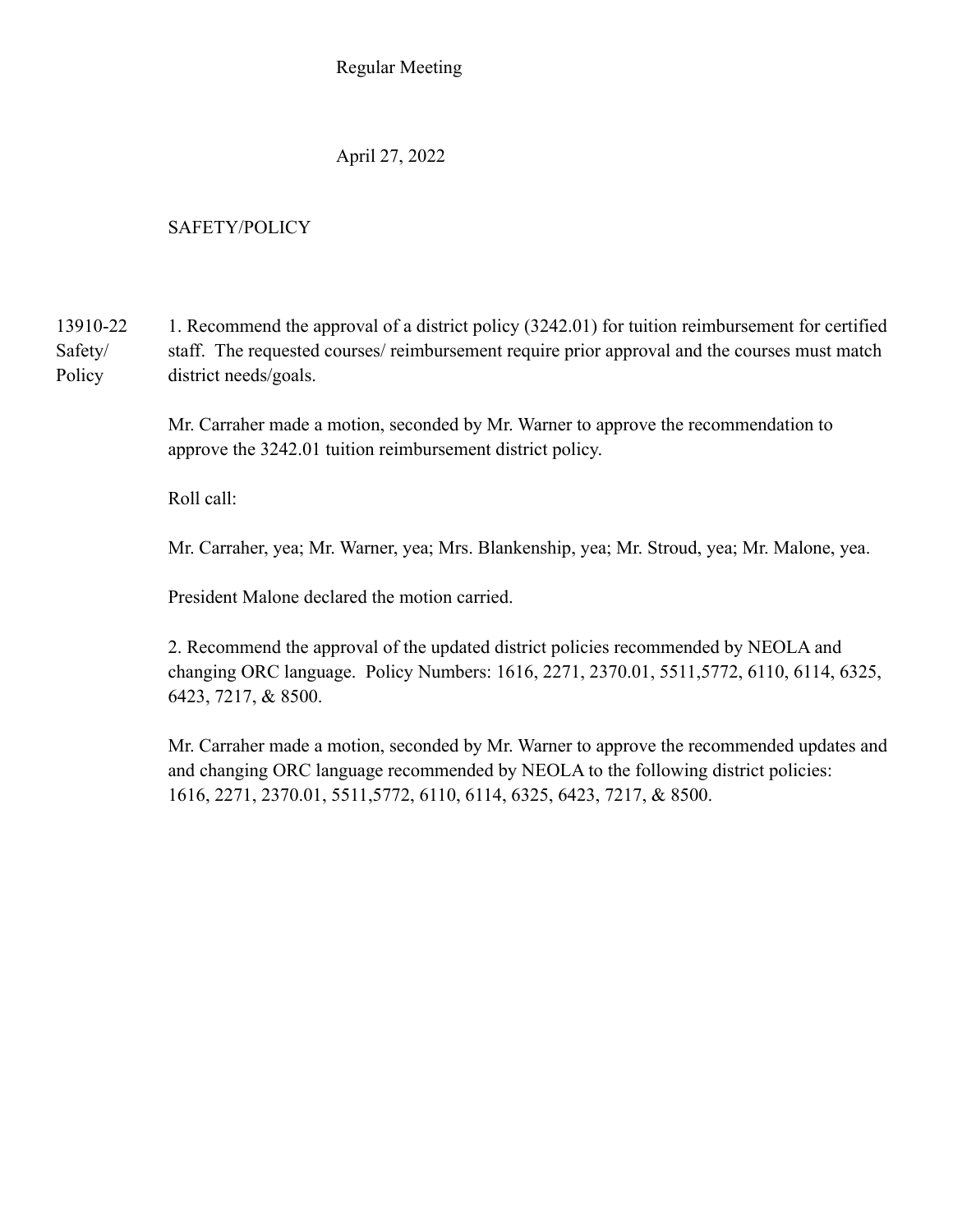April 27, 2022

# FACILITY/EQUIPMENT

13911-22 1. Recommend to approve a project for blacktop seal and repaint lines at the Lynchburg-Clay Facility/ Middle School - 3 quotes obtained.

Equipment

Mrs. Blankenship made a motion, seconded by Mr. Carraher to approve the project for blacktop seal and repaint lines at the Lynchburg-Clay Middle School.

Roll call:

Mrs. Blankenship, yea; Mr. Carraher, yea; Mr. Warner, yea; Mr. Stroud, yea; Mr. Malone, yea.

President Malone declared the motion carried.

2. Recommend the approval of kitchen projects at the high school, middle school, and elementary school. Maximum cost is \$191, 000 from the general fund. (Quote is provided by HPS, state purchasing coop. Dishwasher systems and plumbing modifications.)

Mrs. Blankenship made a motion, seconded by Mr. Carraher to approve the kitchen projects at the high school, middle school, and elementary school.

Roll call:

Mrs. Blankenship, yea; Mr. Carraher, yea; Mr. Warner, yea; Mr. Stroud, yea; Mr. Malone, yea.

President Malone declared the motion carried.

3. Recommend the approval to purchase cafeteria tables for Lynchburg-Clay Middle School. Cost is \$16,700 from the general fund. (Three quotes were obtained to ensure pricing.)

Mrs. Blankenship made a motion, seconded by Mr. Carraher to approve the purchase of cafeteria tables for the Lynchburg-Clay Middle School cafeteria.

Roll call:

Mrs.Blankenship, yea; Mr. Carraher, yea; Mr. Warner, yea; Mr. Stroud, yea; Mr. Malone, yea.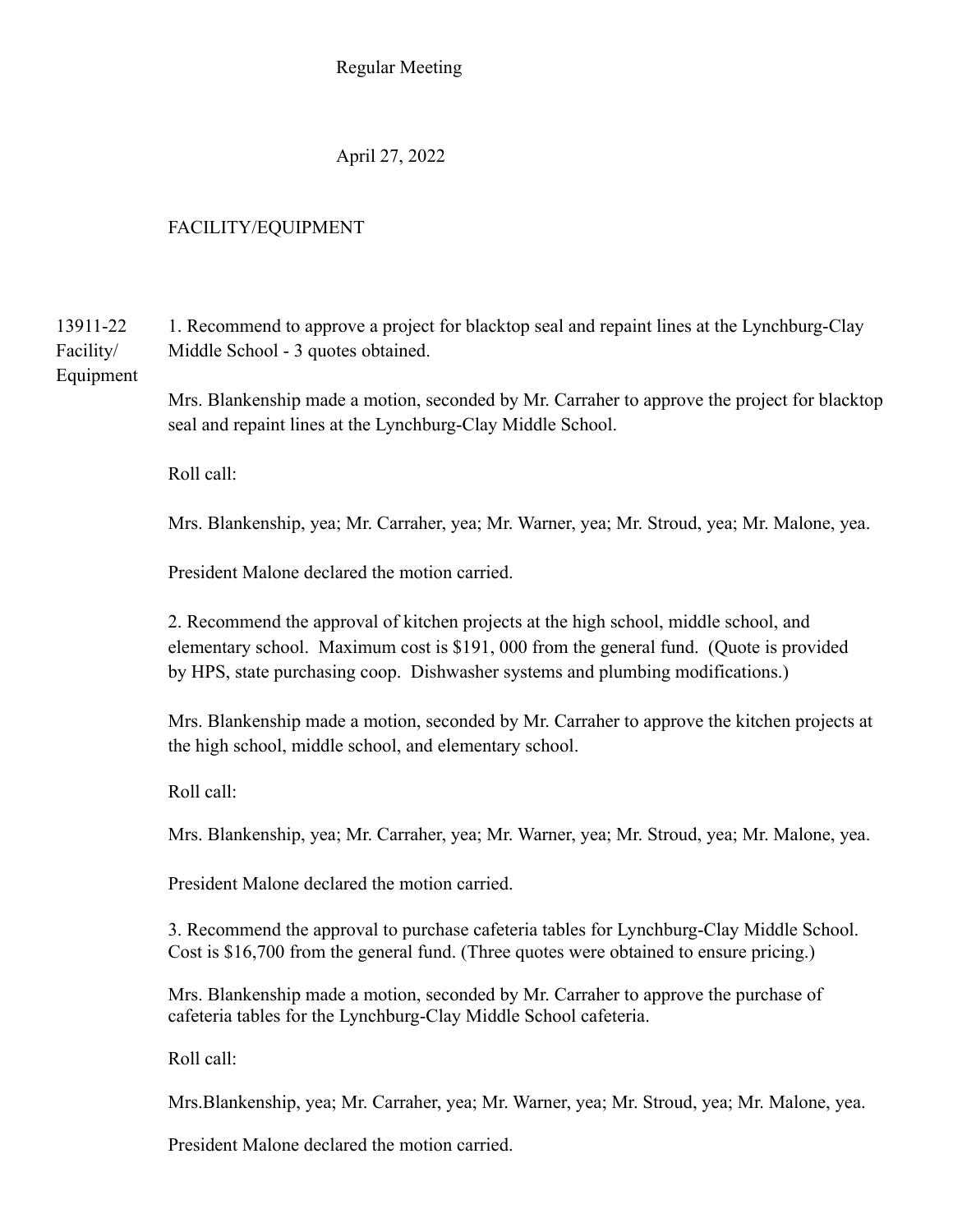April 27, 2022

# STUDENT ACTIVITY

13912-22 1. Recommend the approval of the district student handbook for the 2022-2023 school year. Student Activity Mrs. Blankenship made a motion, seconded by Mr. Carraher to approve the student handbook for the 2022-2023 school year. Roll call: Mrs.Blankenship, yea; Mr. Carraher, yea; Mr. Warner, yea; Mr. Stroud, yea; Mr. Malone, yea. President Malone declared the motion carried. 2. Approval of the 8th grade out of state trip scheduled for May, 2023. Mrs. Blankenship made a motion, seconded by Mr. Carraher to approve the 8th grade out of state trip for May, 2023. Roll call: Mrs.Blankenship, yea; Mr. Carraher, yea; Mr. Warner, yea; Mr. Stroud, yea; Mr. Malone, yea. President Malone declared the motion carried.

## SERVICE CONTRACT

13913-22 Recommend the approval of a personal services contract to Matt Reeder for technology services. Service A 2 year contract at \$68,004 per year. **Contract** 

> Mr. Carraher made a motion, seconded by Mrs. Blankenship to approve the personal services contract to Matt Reeder for technology services.

Mr. Carraher, yea; Mrs. Blankenship, yea; Mr. Warner, yea; Mr. Stroud, yea; Mr. Malone, yea.